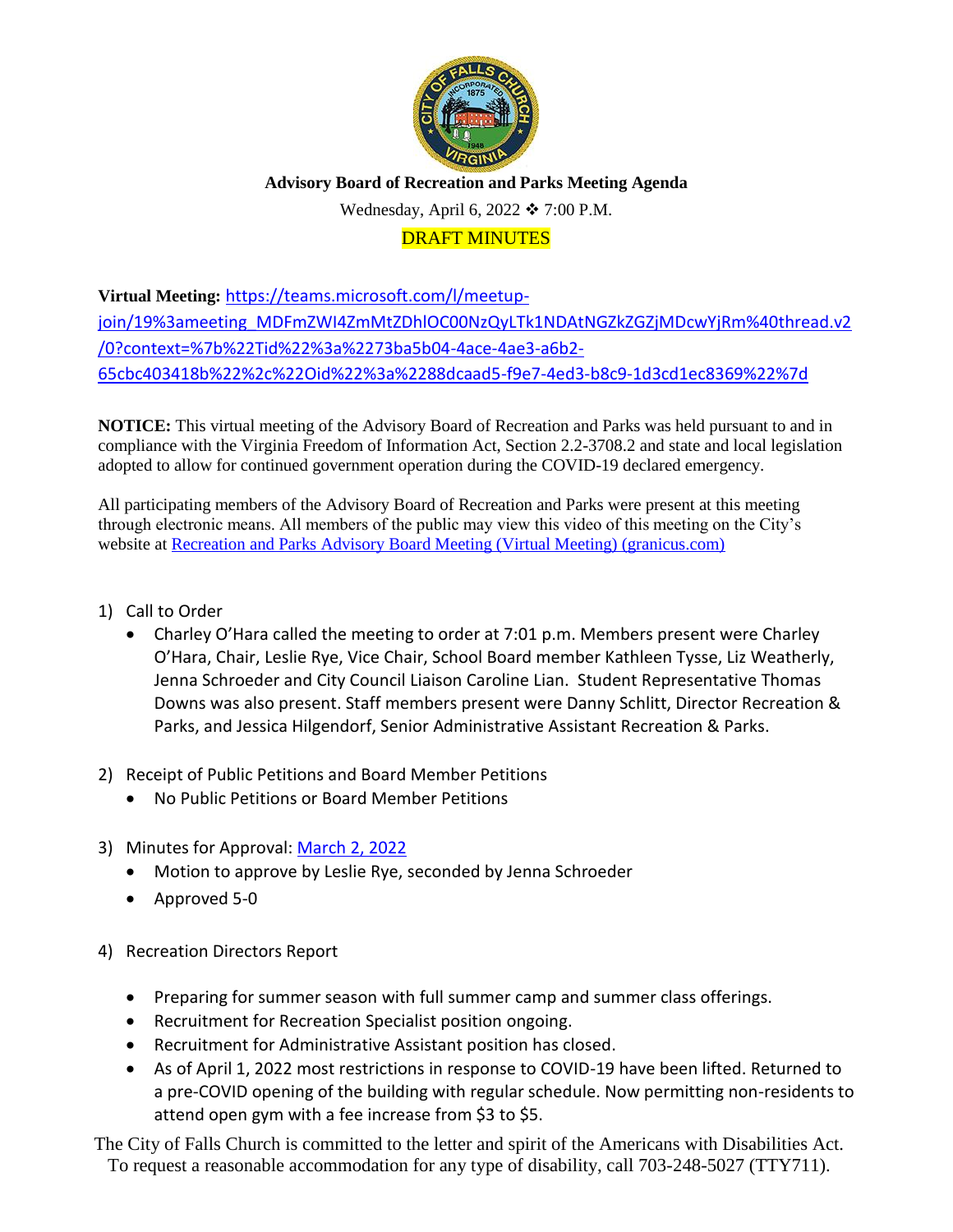- Summer Class Brochure is available online. Print version available soon. Registration to open in early May.
- Early release Wednesday program continues and is going well.
- Cherry Hill Farmhouse returns to hosting Girl Scout programs and teas, conducting docent recruitment and training.
- New alarm system installed at the farmhouse and barn.
- LED light installation continues at the Community Center.
- National Walk Through a Park Pop Up on March 30 was successful. Cherry Hill Park, Howard E. Herman Stream Valley Park and Crossman Park featured in the event.
- Annual Easter Egg Hunt scheduled for Saturday, April 16 at 10am. CommuniKids is a sponsor this year.
- Planning for Memorial Day has begun.
- In the middle of our second annual Mayor's Fitness Challenge.
- Youth Basketball is over and spring soccer has begun. Jimmy Ruby has transitioned from Youth Sports to Camps and Teen Programs.
- Recruitment for Program Supervisor position for Camp programing.
- Park maintenance crews have begun preparing parks for the spring and summer season.
- CIP funding to redo pathways through parks has been put to use. Some asphalt pathways have been redone. Looking into solutions to prevent erosion of blue stone dust pathways and have collaborated with Zach Bradley of Public Works to look into engineering options.
- 5) New Business

A) Current Board makeup and meeting dates

- Will likely return to in-person meetings in September 2022. Can return to in-person in May and June 2022 if the Board is ready to reconvene in person.
- The Board will continue to meet virtually in May and June. Discussions will be had over the coming months with a decision to be made for the September meeting.
- Charley O'Hara opened a discussion regarding the makeup of the Board.
- City Council designates the Board must be made up of 5 members at large, a Planning Commission member, a member of the School Board and liaison from City Council.
- Planning Commission member unable to attend due conflict with Planning Commission meeting. It has become difficult for the Advisory Board of Recreation and Parks to have a quorum.
- Kathleen Tysse suggested keeping the meeting on Wednesday but moving the meeting to different week of the month. All members presented agreed notice was sufficient to move the meeting to the second Wednesday of the month beginning in September.
- Danny Schlitt will check with Planning Commission to see if their representative is available for the second Wednesday of the month. Will confirm with City Clerk that Council approval is not needed to change meeting date.
- 6) Old Business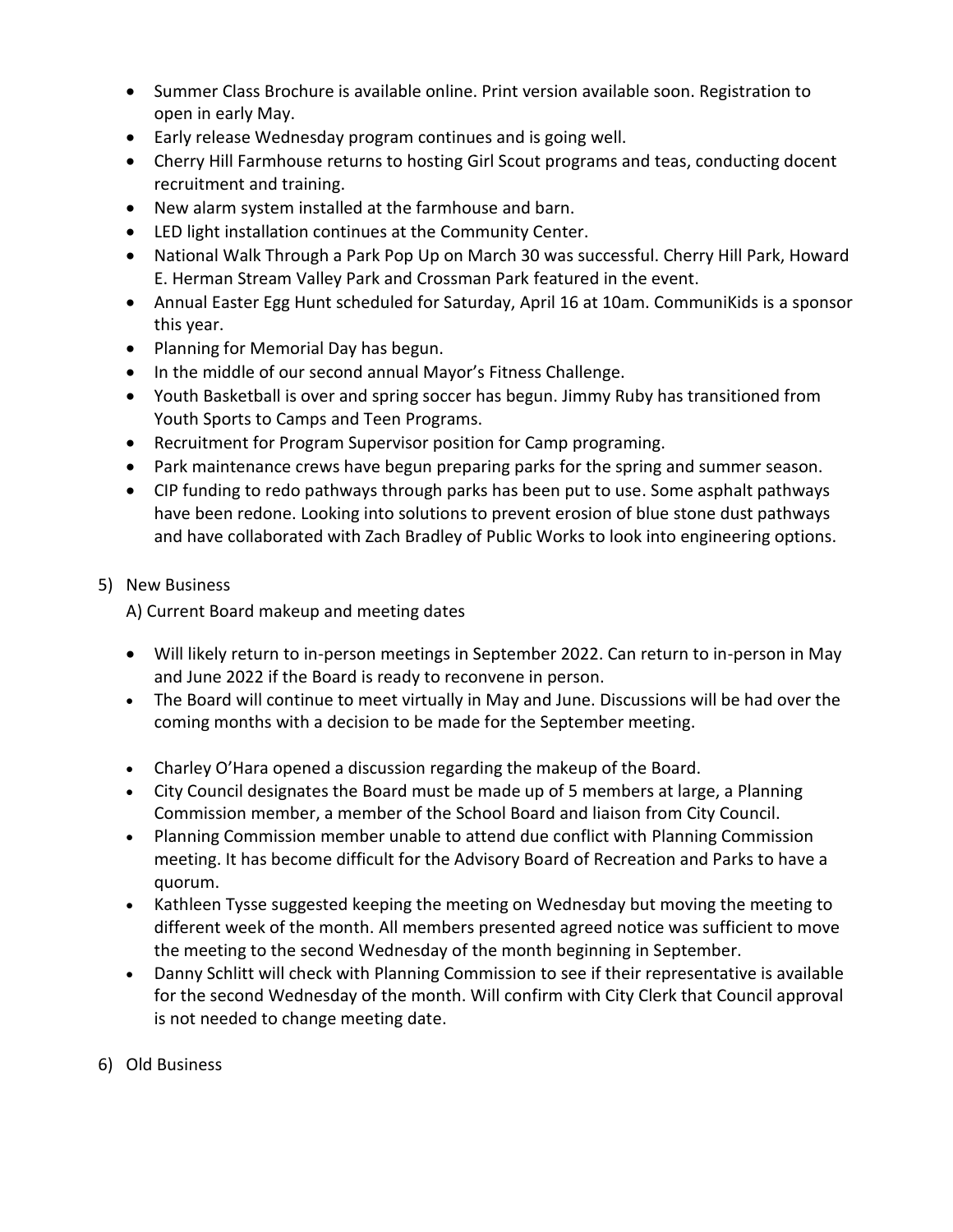A) Ongoing updates to the draft plan - [Fellows Property Master Plan Draft](https://www.fallschurchva.gov/DocumentCenter/View/15625/FellowsPropertyMPDraft1221)

- Slideshow of ideas for natural play areas for Fellows Property
- Suggestion to consider a water feature relying on recycled water for a mud kitchen area.
- Possibility to work in conjunction with Corey Price and Arts and Humanities Council to incorporate public art into Fellows once the City finalizes an Art Policy.
- Kathleen Tysse recommended a natural playscape designer.
- Will bring a draft plan that is ready to be vetted by other groups to the May meeting for review.
- Plan to schedule a time to discuss the plan with the Planning Commission prior to submitting to Council.
- Request for clarity on process and funding
	- Danny Schlitt responded that there is \$200,000 for A&E design phase. In next year's CIP \$500,000 is earmarked for FY24. We do not have the money yet but have the expectation of funds to be ready for construction in FY24 if the project is ready to enter that phase.

B) West Falls Economic Development Project need for Board volunteer

- Charley O'Hara volunteered to be the representative from the Board.
- Staff will respond to the developers of Founders Row II requesting clarification on designated open space areas for dogs to exercise as well as designated areas to meet dogs bathroom needs and waste management solutions.

C) Closed Session pursuant to Virginia Code §2.2-3711. (A) 11. Discussion or consideration of honorary degrees or special awards; [Recommendation for 2022 Grand Marshal]

- Motion made by Leslie Rye to go into a Closed Session pursuant to Virginia Code  $\hat{A}$ §2.2-3711. (A) 11. Discussion or consideration of honorary degrees or special awards; [Recommendation for 2022 Grand Marshal]. Seconded by Kathleen Tysse. o Motion approved 4-0; 1 abstention
- Charley O'Hara certified that the group only spoke about what they said they were going to speak about when entering the closed session. All affirmed.

### 7) Adjournment

- Motion to adjourn made by Kathleen Tysse, seconded Jenna Schroeder.
- Approved 5-0.